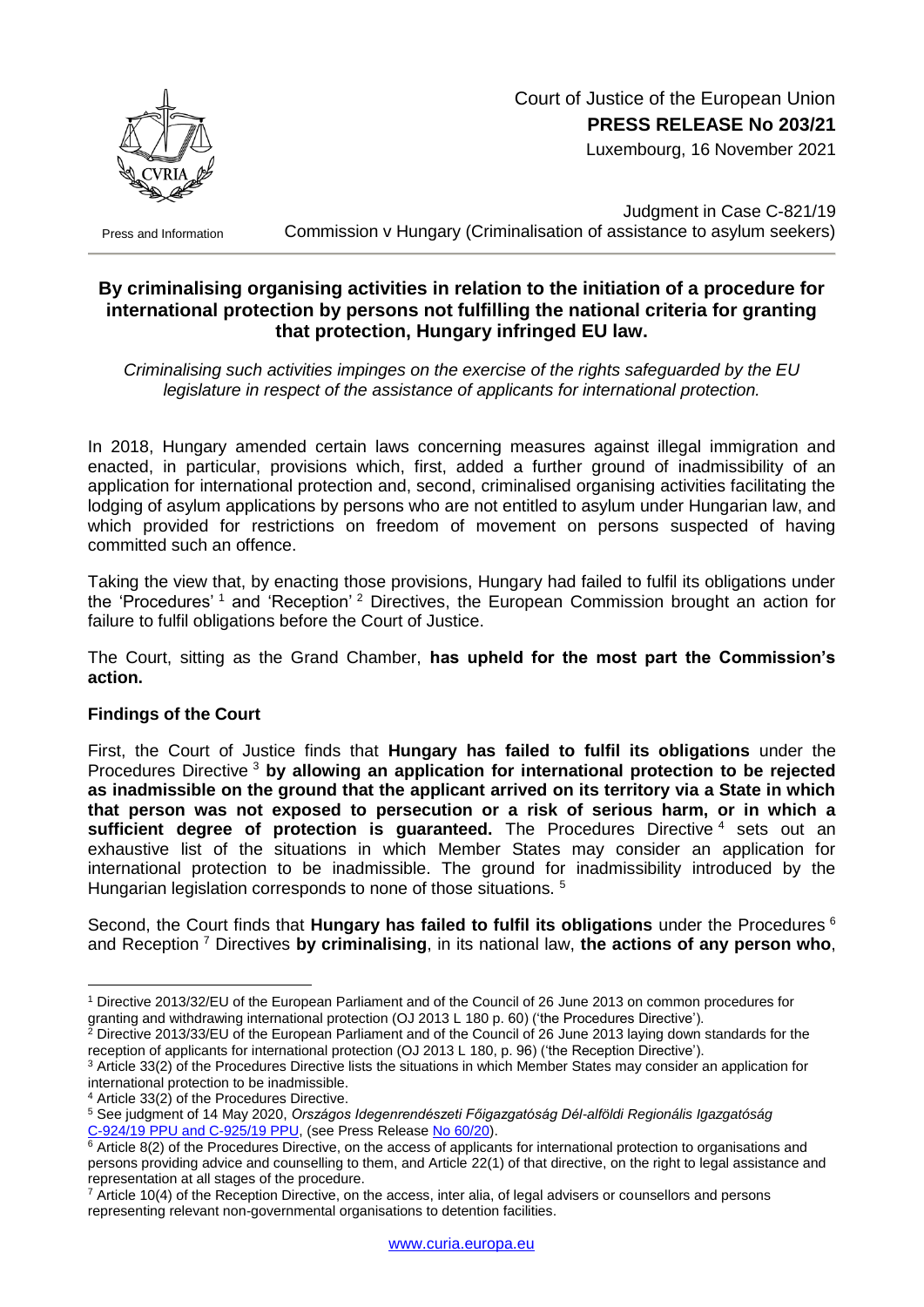in connection with an organising activity**, provides assistance in respect of the making or lodging of an application for asylum in its territory**, where it can be proved beyond all reasonable doubt that that person knew that that application would not be accepted under that law.

In reaching that conclusion, the Court examines, first, whether, the Hungarian legislation which created that offence amounts to a restriction of the rights provided for in the Procedures and Reception Directives and, second, whether such a restriction can be justified under EU law.

Thus, in the first place, having ascertained that certain activities of assistance for applicants for international protection referred to in the Procedures and Reception Directives fall within the scope of the Hungarian legislation, the Court holds that that legislation amounts to a restriction on the rights enshrined in those directives. More specifically, **that legislation restricts**, first, **the right of access to applicants for international protection and the right to communicate with those persons** <sup>8</sup> and, second, **the effectiveness of the right afforded to asylum seekers to be able to consult**, at their own expense, **a legal adviser or other counsellor**. 9

In the second place, the Court considers that **such a restriction cannot be justified by** the objectives relied on by the Hungarian legislature, namely **the prevention of the assistance of misuse of the asylum procedure and of illegal immigration based on deception.**

As regards the first objective, the Court notes that the Hungarian legislation also suppresses actions which cannot be regarded as a fraudulent or abusive practice. Once it has been proved that the accused was aware of the fact that the individual who he or she was assisting could not obtain refugee status under Hungarian law, the accused may be convicted of a criminal offence for any assistance provided in connection with an organising activity in order to facilitate the making or lodging of an asylum application, even if that assistance is provided in strict compliance with the procedural rules laid down in that regard and without any intention to mislead the determining authority.

Thus, first of all, it should be noted that any person could be prosecuted who assists in the making or lodging of an application for asylum, despite knowing that that application cannot succeed under the rules of Hungarian law, **but considers that those rules are contrary**, in particular, **to EU law.** Therefore, asylum seekers could be deprived of assistance enabling them to challenge, at a later stage of the procedure for granting asylum, the lawfulness of the national legislation applicable to their situation in the light, in particular, of EU law.

Next, that legislation criminalises assistance provided to a person for the purposes of making or lodging an application for asylum when that person has not suffered persecution and is not exposed to a risk of persecution in at least one State through which he or she has transited before arriving in Hungary. The Procedures Directive precludes an application for asylum from being rejected as inadmissible on that ground. Therefore, such assistance cannot, in any circumstances, be regarded as a fraudulent or abusive practice.

Lastly, in so far as it does not preclude a person from being convicted of a criminal offence on the ground that it can actually be proven that he or she could not have been unaware that the applicant he or she assisted did not satisfy the conditions for obtaining asylum, the Court finds that that legislation requires persons wishing to provide such assistance to examine, as of the making or lodging of an application, whether the application may be successful under Hungarian law. First, such an examination cannot be expected of those persons, particularly since asylum seekers may have difficulty in relying, as of that stage, on the relevant evidence on the basis of which they could obtain refugee status. Second, the risk that those persons concerned might be subject to a particularly severe criminal sentence, namely deprivation of liberty, on the sole ground that they could not be unaware that the application for asylum would be unsuccessful, renders uncertain the lawfulness of any assistance intended to enable the completion of those two essential stages of

1

<sup>&</sup>lt;sup>8</sup> Those rights are granted to persons or organisations providing assistance to applicants for international protection in Article 8(2) of the Procedures Directive and in Article 10(4) of the Reception Directive.

<sup>&</sup>lt;sup>9</sup> That right is provided for in Article 22(1) of the Procedures Directive.